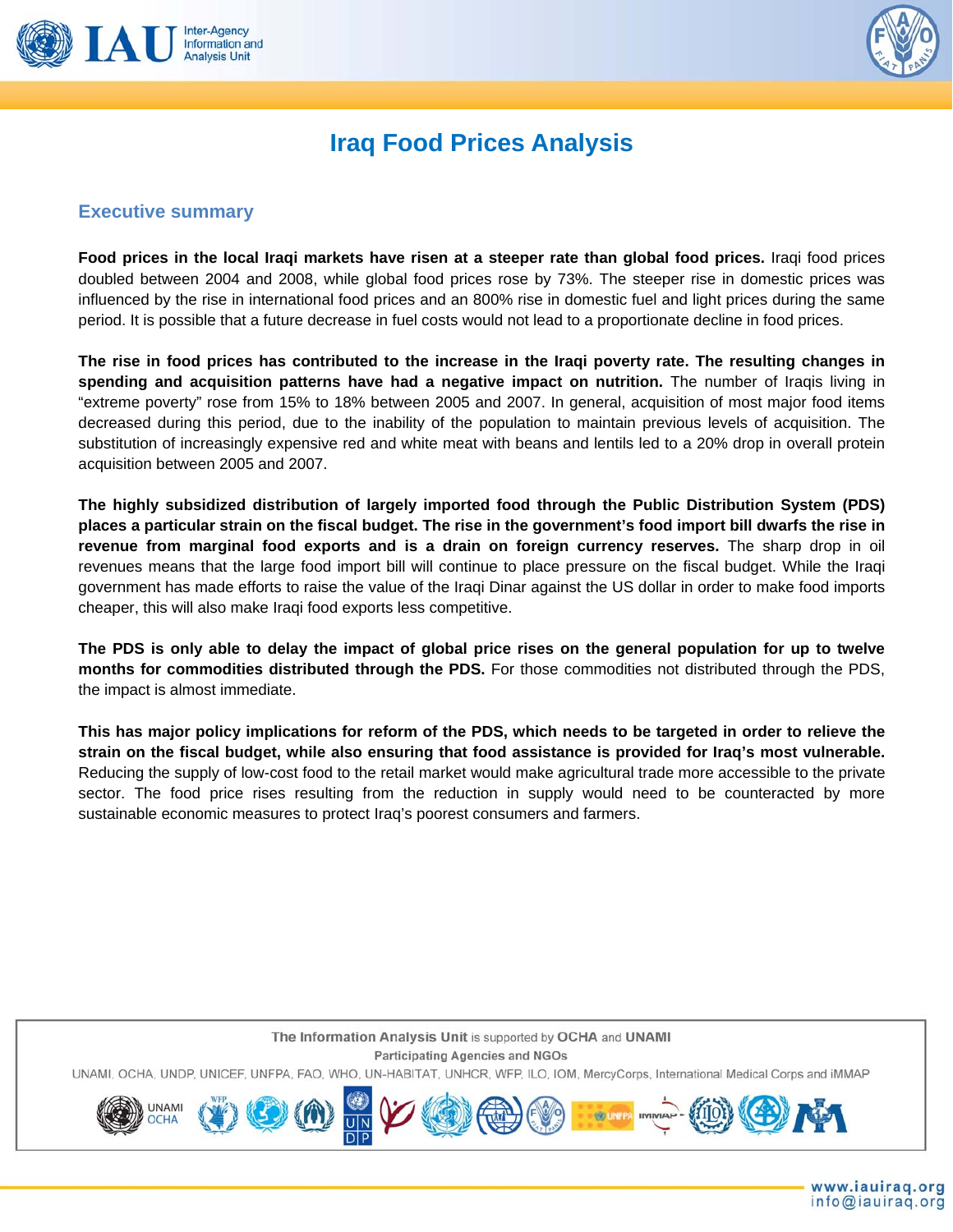



## **Food price trends in the international and Iraqi markets**

Global food prices have risen significantly over the past few years, posing a threat to world food and nutrition security. Between 2004 and 2008, global prices increased by 73%, an average increase of 1.2% every month.<sup>1</sup> Factors contributing to this increase include unstable financial markets, high petroleum prices, weak dollar exchange rates and heightened demand for agricultural products, according to FAO Global Markets Analyses. While international commodity prices stabilized to some extent in the second half of 2008, they are expected to remain high for the medium term.

Food prices in the local Iraqi markets have grown at a steeper rate than global food price inflation. Between 2004 and 2008 food prices in Iraq increased by 101%, representing an average monthly increase of 1.7%.<sup>2</sup> This steeper rate of increase has been influenced by the rise in international prices combined with rising local fuel and light prices (see Figure 1). Between 2004 and January 2008, the Iraq fuel and light price index rose by over 800%. Despite the subsequent fall in the fuel and light price index of over 14% over the course of 2008, the average fuel and light index for that year was still far higher than in 2004.



Source: GoI COSIT, WFP, FAO Global Price Index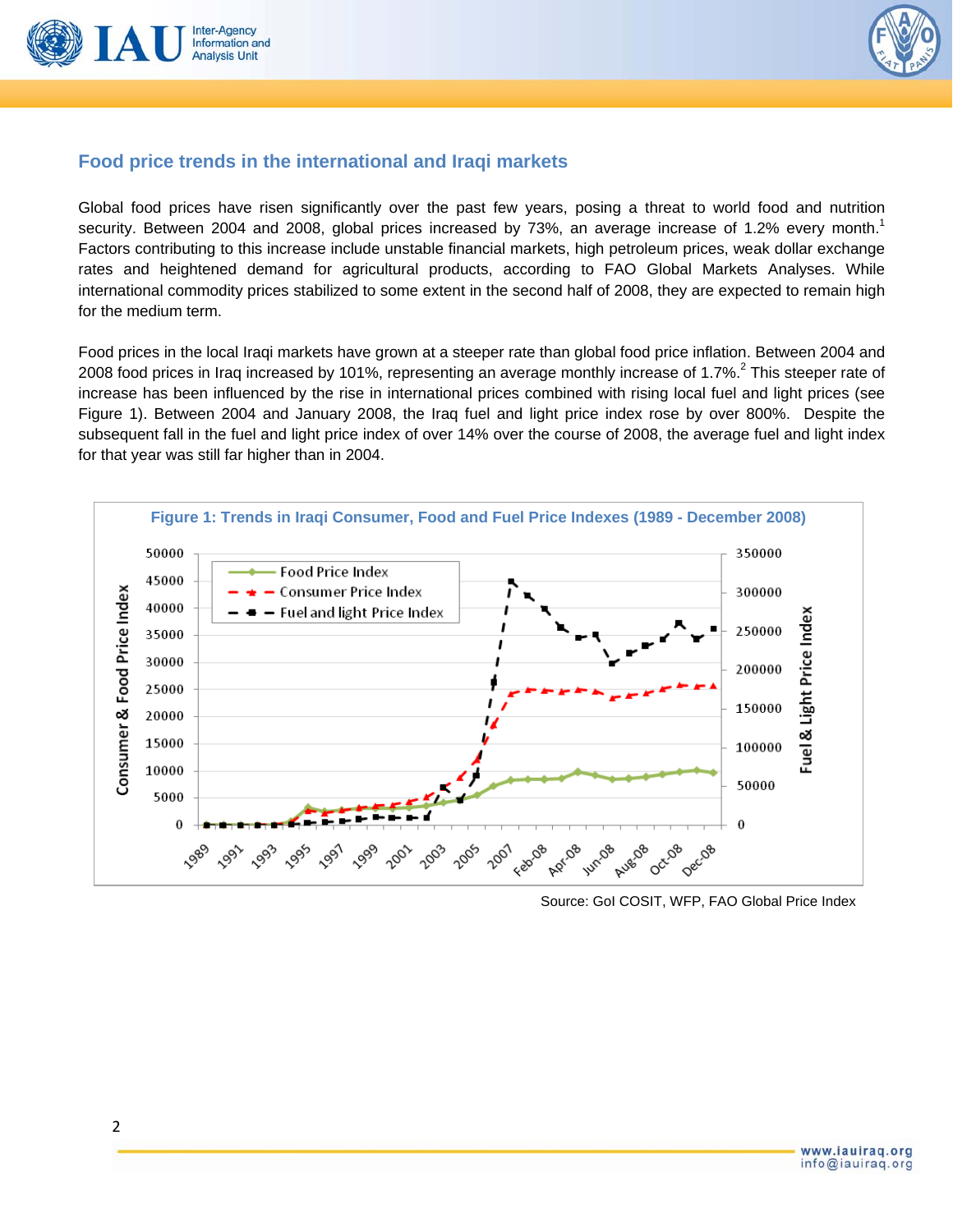



Fuel price increases have contributed to rising domestic food prices through a number of channels, yet a drop in fuel prices may not lead to a corresponding drop in food prices. Farmgate prices are affected by fuel price increases as fuel is a major input for mechanized agriculture. Retail prices are also impacted by the increase in the cost of fuel inputs for transport, storage, packaging and labor. As a result, farmers obtain smaller revenues from their produce, retailers are forced to reduce profit margins, and food consumers end up paying more for the product.<sup>3</sup> The rising costs of food production may cause structural changes in agricultural production, leading market prices of food to remain high even after fuel and light prices subside. $4$ 

Non-competitive market conditions as well as security are two additional factors explaining the rises in the prices of some foods. Comparing the evolution of wholesale and retail prices between 2006 and 2007 for a selection of locally produced vegetable commodities (see Figure 2), it is apparent that a change in the wholesale price of a given commodity is not met with a proportional change in the retail

**Figure 2: Percentage changes in farm-gate, wholesale and retail prices for selected food items between 2006 and 2007** 

|               | Farm-gate | Wholesale | <b>Retail</b>                   |
|---------------|-----------|-----------|---------------------------------|
| <b>Tomato</b> | 5%        | $-3%$     | 24%                             |
| <b>Potato</b> | 21%       | 42%       | 72%                             |
| <b>Onion</b>  | 17%       | $-36%$    | $-29%$                          |
| Eggplant      |           | $-15%$    | $-3%$<br><b>COURON COLODRIT</b> |

ource: Gol COSIT

price. For example, the wholesale price of locally produced tomato in the Iraqi markets declined by 3% between mid-2006 and mid-2007. At the same time, retail prices for the same commodity rose by 19%.

This asymmetry in price transmission represents imperfect market conditions in Iraq and can be attributed to noncompetitive market conditions and the lack of market information that benefits producers and consumers.

## **Impact of rising international food prices on the Iraqi fiscal situation**

Despite the lack of food import restrictions, the Iraqi Ministry of Trade (MoT) maintains a near-complete monopoly on importing basic commodities such as wheat, rice, oil and pulses. These commodities are Iraq's largest value import, and are released by the MoT at highly subsidized prices into the local market through the PDS. Iraq is estimated to have imported US\$ 4 billion<sup>5</sup> of food in 2006 while exporting only US\$ 11 million<sup>6</sup> of food during the same year. The food Import Dependency Ratio<sup>7</sup> (IDR) for Iraq is estimated at 76% in 2008,<sup>8</sup> with the remainder covered by locally produced food.

Iraq's net food importing coupled with rising global food prices caused a decline in terms of trade between 2006 and 2007. In 2006, the global food price index rose by 10% and by a further 41.3% in 2007. The consequent rise in Iraq's food import bill dwarfs the rise in revenue from Iraq's marginal food exports and is a significant net drain on foreign currency reserves acquired through petroleum exports. The decline in terms of trade of food commodities alone caused an estimated loss<sup>9</sup> of 0.6% of Iraqi GDP in 2006 and 2.3% in 2007 – roughly equivalent to US\$ 400 million in 2006 and US\$ 1.7 billion in 2007.<sup>10</sup>

Petroleum revenues have far exceeded the estimated losses, yet the impact of rising food prices and falling oil revenues is a cause for concern for the PDS in 2009. The January 2009 revised budget adjusted the allocation for the PDS down from US\$ 5.2 billion to US\$ 3.6 billion. When the GoI allocated the same amount for 2008, a WFP report concluded that such an allocation would only be enough to provide five months' worth of rations. The budget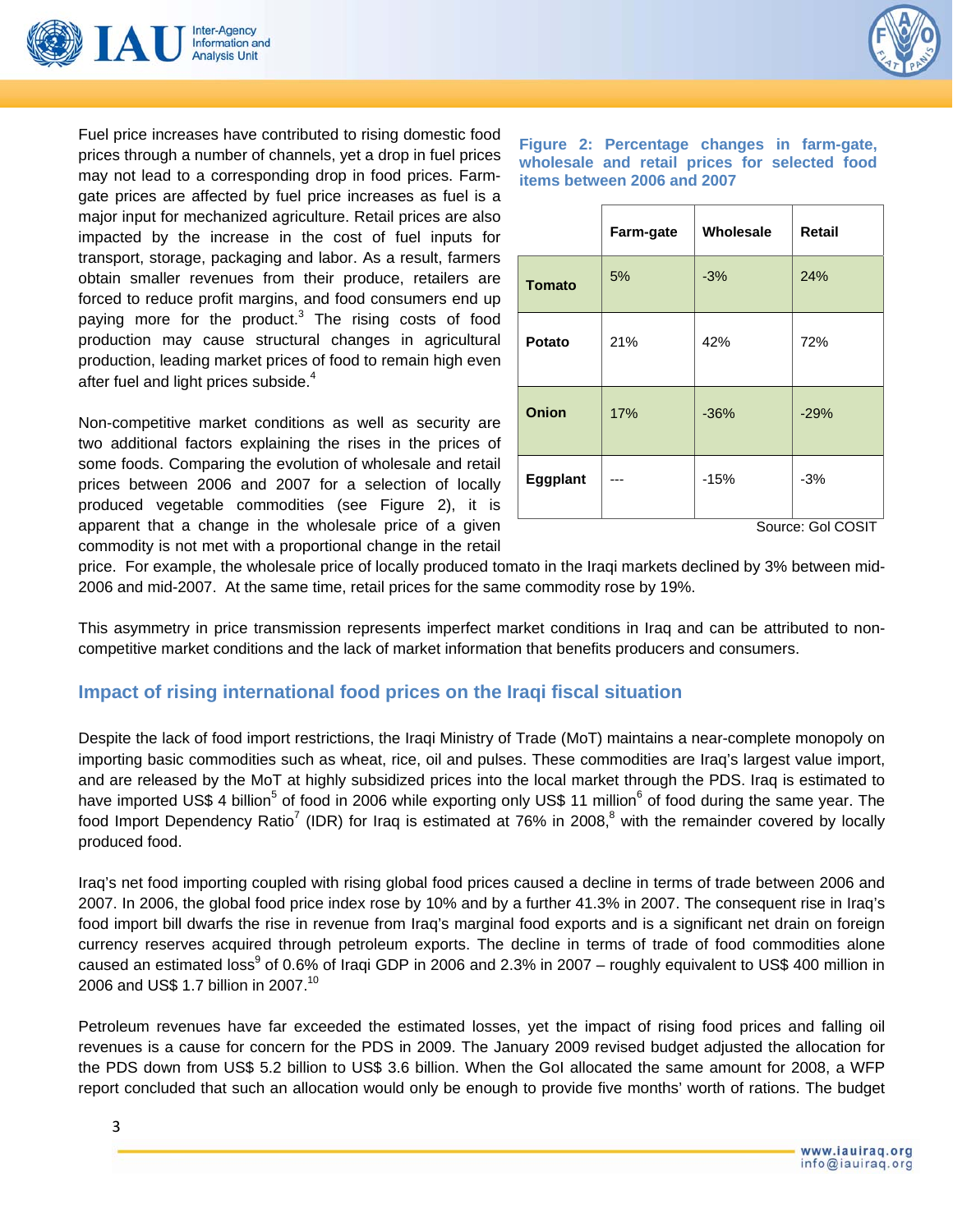



allocation for 2008 was subsequently revised upwards to US\$ 5.9 billion, facilitated by the large increase in oil prices. However, the government may not be able to take similar measures in 2009 following the sharp fall in oil prices during the second half of 2008.

## **Impact of the PDS on local market prices**

The mass supply of food items through the PDS means that international price rises for some commodities are not immediately transmitted to the local Iraqi market. However, the evidence also shows that the PDS does not make Iraqi market prices immune to international price shocks in the long run.

FAO estimates the elasticity of global price transmissions<sup>11</sup> at just above 1.0 for local prices of wheat flour and rice.<sup>12</sup> This means that a 1% increase in international wheat flour or rice prices should be matched by a 1% percent increase in the prices in local Iraqi markets.

However, the adjustment of local wheat flour prices to international shocks occurs with a delay.**<sup>13</sup>** No significant initial adjustments are observed, but prices adjust upwards in the long-run, rising by 68% of the increase in international prices after 5 months and nearing 100% after 12 months (see Figure 3). Given that demand for wheat flour is relatively consistent, an increase in supply for such a commodity places significant downward pressure on its market price. It is therefore likely that the release of wheat flour into the local markets through the PDS is a major factor behind the short-run lack of change in local prices following a rise in international prices. However, it is clear that the PDS is only able to shield the population from the effects of international food prices increases for a relatively short period of time.



#### Source: GoI COSIT

Domestic price adjustments for rice following an international price rise are more complicated, and can also show the slowing effect of the PDS on price adjustments. The initial adjustment for rice produced in Thailand of 54% of the rise in international prices increases to 81% after 5 months and nearly 100% after 12 months. For rice produced in the USA, there is an instantaneous adjustment in local prices by 97% within the first month (see figure 3). Thai rice is cheaper than USA rice on the international market (by 60% on average between 2004 and 2008), and therefore more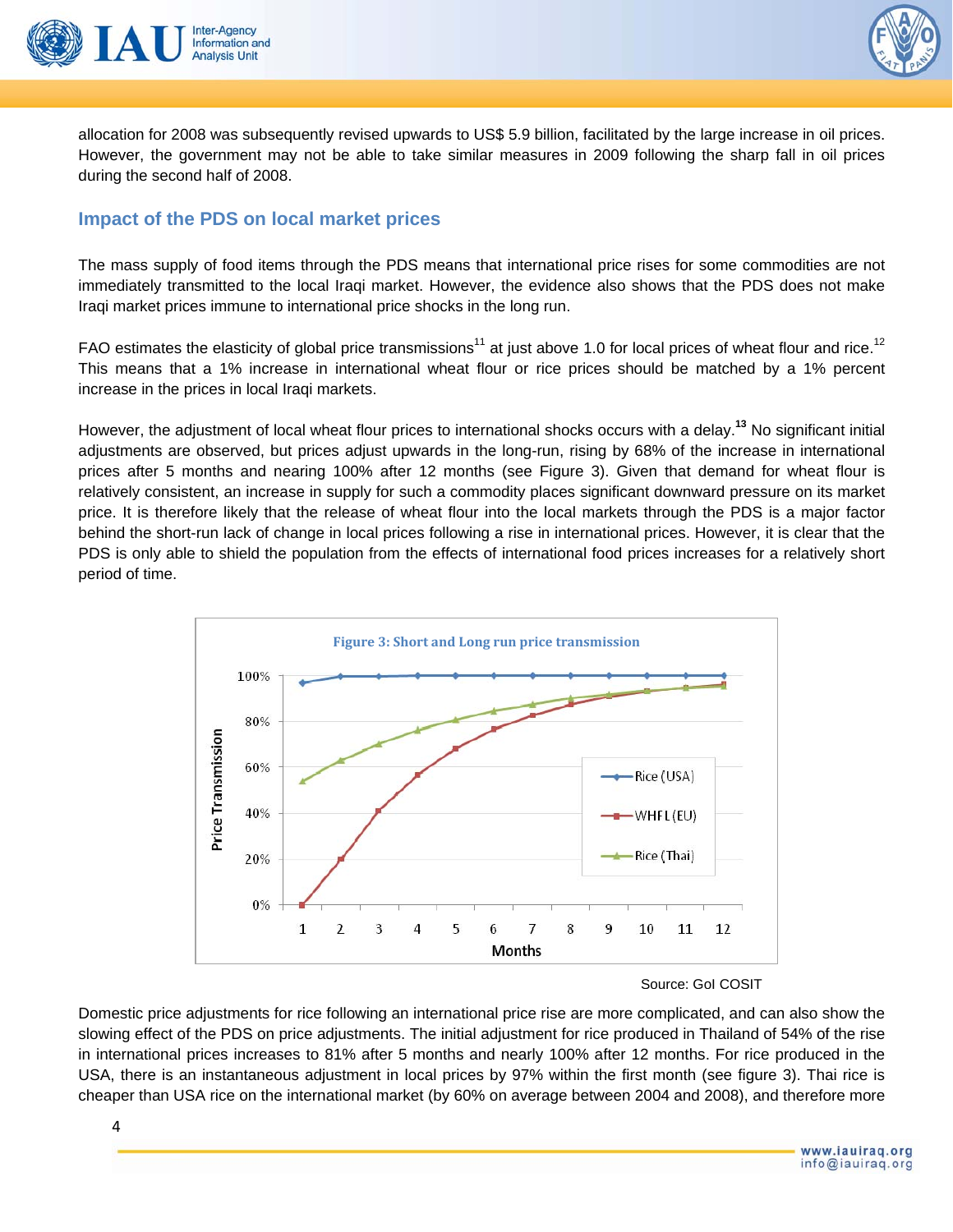



likely to be distributed through the PDS. As a result, the slower price transmission for Thai rice can be attributed to the large-scale supply of Thai rice at subsidized prices through the PDS.<sup>14</sup> However, the eventual full transmission of international price increases for Thai rice demonstrates that, if the PDS is able to shield the Iraqi population from the effects of international price shocks, it is only for a short period of time.

## **Impact on the Iraqi population**

The recent rises in the cost of living have had a detrimental effect on the population, in spite of increases in average incomes and expenditures. In 2005, 15% of the Iraqi population was living in extreme poverty – defined as a total expenditure of less than US\$ 0.5 per person per day.<sup>15</sup> By 2007, the proportion of the population with total expenditure less than US\$ 0.5 per person per day dropped dramatically, due to increased average incomes and expenditures.

However, during this period, the cost of living in Iraq increased. Between 2005 and 2007 the average Consumer Price Index rose by 100%, driven by a 48% rise in food prices during this period.<sup>16</sup> As a result, "extreme poverty" was defined in 2007 as spending an average of US\$ 1.0 per person per day<sup>17</sup>. Taking this into account, the proportion of population living in the Iraqi extreme poverty increased from 15% in mid-2005 to 18% in late 2007.<sup>18</sup> In general, acquisition of most major food items has gone down, due to the inability of the population to maintain previous levels of acquisition (see Figure 4). Between 2005 and 2007, the average price of beans and lentils increased by 87%, vegetable oil and animal fat by 64% and bread by 59%.

For other commodities, price increases directly influence both expenditure and consumption patterns as households seek to substitute expensive food items with cheaper alternatives. This trend is especially evident for protein sources, and this has had a detrimental effect on protein consumption. Expenditures on red meat fell by 5% while acquisition fell by 28%, and expenditures on white meat actually rose by 23% but acquisition still fell by 9%. During the same period, expenditures on beans and lentils rose by 338% and acquisition increased by 134%. This implies that, for some Iraqi households, red meat has been substituted by white meat as a source of protein; and, for less fortunate households, pulses have replaced meat as a source of protein. As a result of this substitution, average protein consumption<sup>19</sup> during this period dropped by 20%.

#### **Figure 4:**

#### **Change in select food prices 2005-2007**

| <b>Item</b>           | <b>Change in Price</b> |  |
|-----------------------|------------------------|--|
| <b>Bread</b>          | 59%                    |  |
| Wheat flour           | 14%                    |  |
| Vegetable oil, animal |                        |  |
| fat                   | 64%                    |  |
| <b>White Meat</b>     | 35%                    |  |
| <b>Red Meat</b>       | 32%                    |  |
| Beans / lentils       | 87%                    |  |
| Sugar                 | 7%                     |  |

#### **Change in expenditure and acquisition (kg) 2005-2007**





#### Increased acquisition:

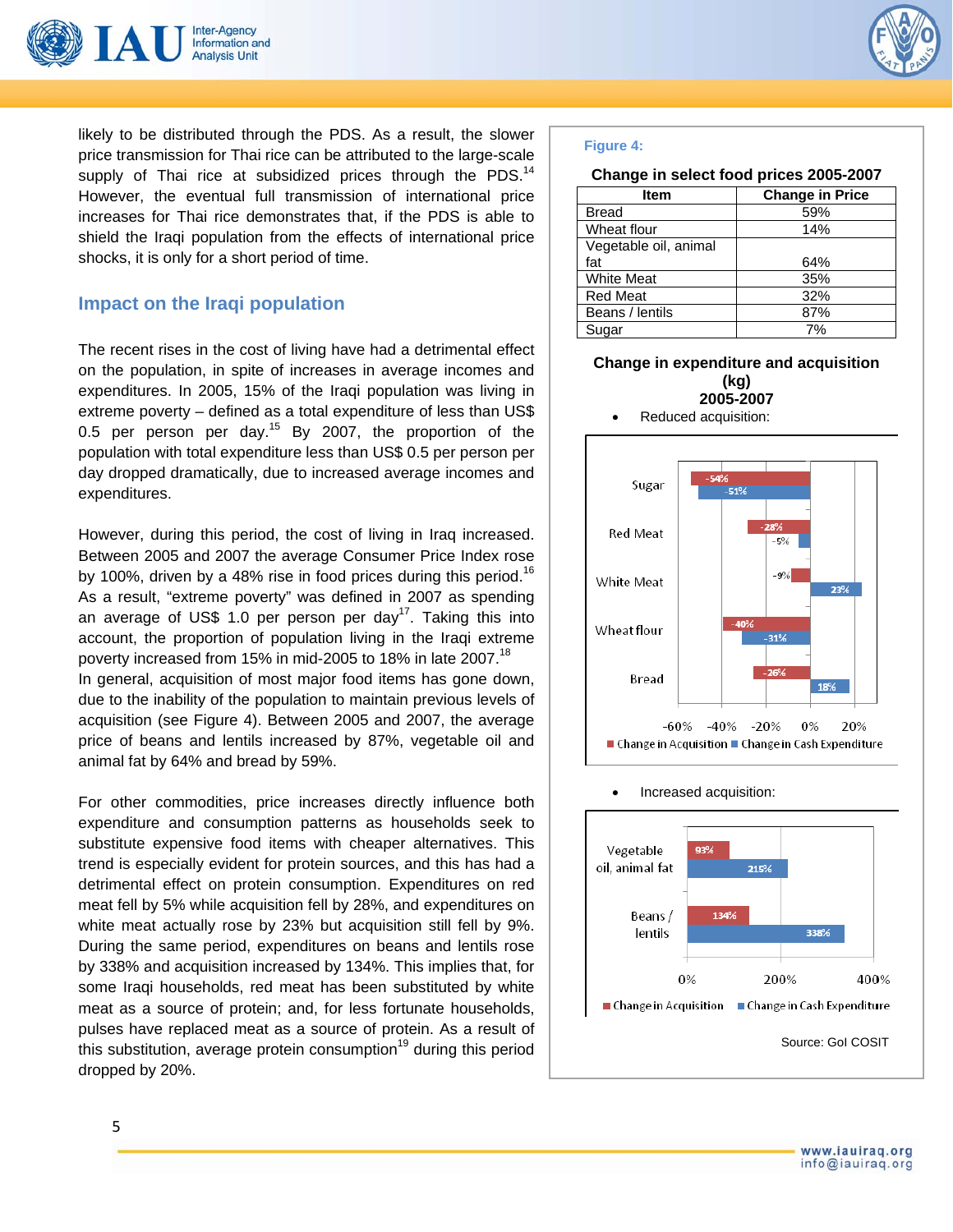



Micronutrient deficiency is commonly quoted as a driving force behind the high prevalence of malnutrition among Iraqi children under the age of 5 years. The latest figures indicate that 21.8% of Iraqi children suffer from chronic malnutrition.<sup>20</sup> Women also depend on micronutrients such as iron in meat and vegetables: iron deficiency (anaemia) was affecting over a third of all Iraqi women in 2007, $^{21}$  and is still a leading cause of maternal deaths and low birth weight in Iraq.

## **Global Food Prices Outlook for the second half of 2009**

By February 2009, global food prices had dropped by 35% from their peak in mid-2008, reaching their lowest point since April 2007.<sup>22</sup> Nonetheless, global prices remain volatile: as of May 2009, prices had increased by 9% since February. The downward pressure on global food prices exerted by the easing of the supply/demand balance due to record cereal production in 2008 is not sure to persist for the remainder of 2009. Moreover, a number of factors exist that could lead to further increases in food prices. These include drought in major food commodity producing countries, financial disincentives to production and lack of credit.

Major drought conditions registered across many regions have affected some of the world's largest agricultural producers. Drought conditions have been recorded – to varying degrees – in China, USA, Australia, South America, Central Asia, Middle East and the Horn of Africa.

Farmers, especially in developed countries, depend upon access to formal credit sources to procure essential agricultural inputs such as seeds and fertilizers. The credit crisis could thus lead to reduced production, as banks are currently reluctant to extend credit despite financial stimulus packages offered by many governments.

Finally, reduced prices also lead to reduced production. Farmers faced with lower financial prospects have reduced planted areas especially as high prices of essential inputs such as fertilizer and seeds persist while food prices drop. The FAO Crop Prospects and Food Situation<sup>23</sup> report indicates the most significant reduction in planted area in the United States and European CIS

## **Policy implications for PDS reform**

The PDS is causing a strain on the public budget, while not providing long-term protection to the Iraqi population from the effects of global price rises. The Ministry of Trade needs to consider ways in which the PDS can be reformed in order to maintain expenditure at a sustainable level while still satisfying the needs of Iraq's most vulnerable. Targeting the PDS in order to provide assistance only to those Iraqis who need it would reduce the food import bill and transport and labor costs, whilst also ensuring that the most vulnerable are able to survive.

Targeting of the PDS would also benefit the private sector. The government currently guarantees international prices of strategic crops such as rice and wheat for domestic cultivators, and distributes these crops through the PDS. The mass supply of these commodities for almost no charge also lowers their market price. This has a negative impact on the private sector agricultural traders, who cannot afford to buy at international prices and sell at the low prevailing market prices. Targeting of the PDS would reduce the low-cost supply of key crops onto the market, thereby making the market more profitable for the private sector.

If the coverage of the PDS is reduced, the decreased supply of low-cost key food commodities into the market would place upward pressure on retail prices for those commodities. The GoI would therefore have to institute other market price control mechanisms in order to prevent future price rises from inflicting further expense on the Iraqi population.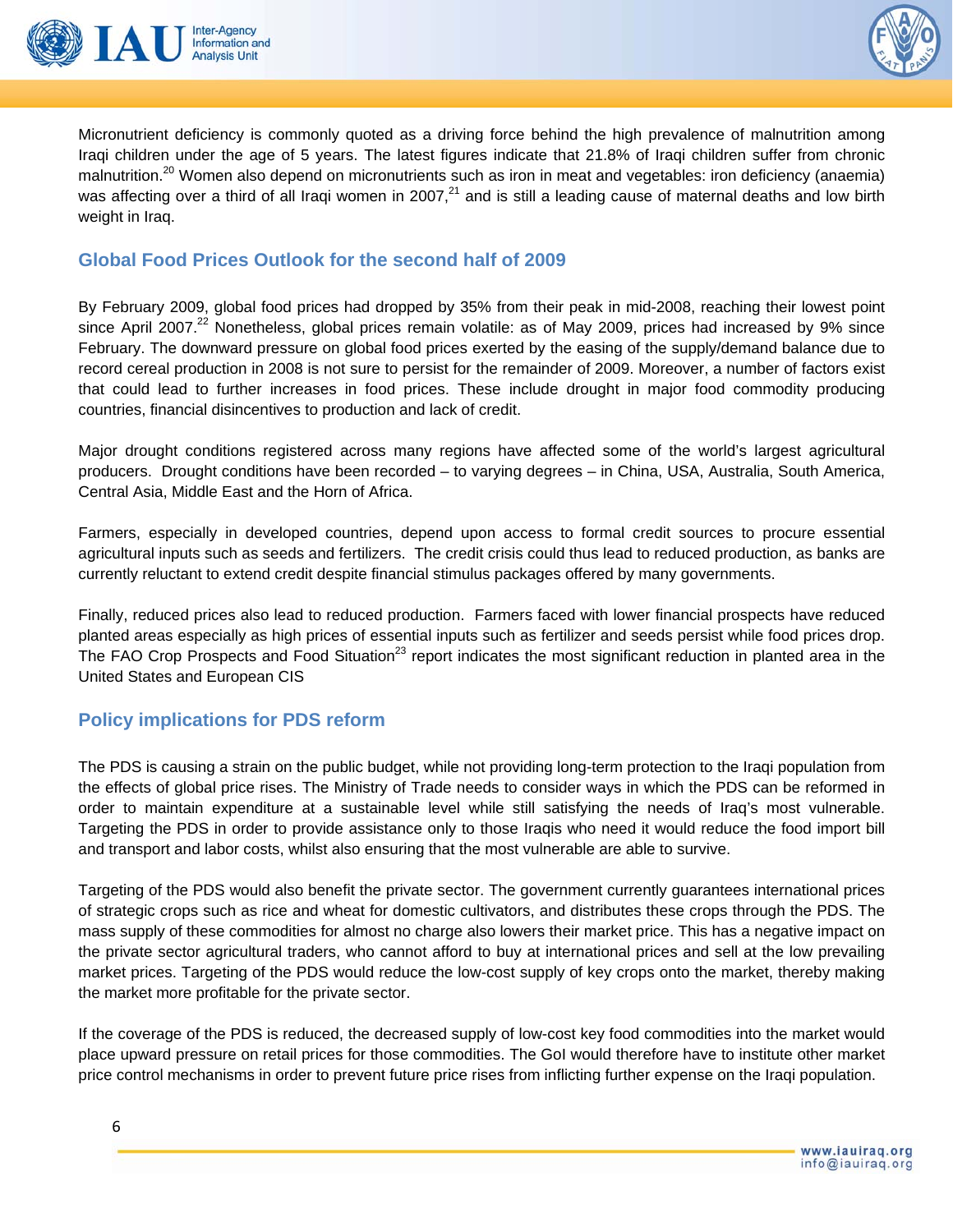



### **Measures taken by the Government of Iraq**

The Central Bank of Iraq has been taking steps to control inflation. Since early 2007, the Central Bank of Iraq has worked to appreciate the value of the Iraqi Dinar against the US Dollar. By the end of 2008, the value of the Iraqi Dinar had risen against the Dollar by 10%. Given Iraq's current food trade status as a net food importer with only marginal food exports, the appreciation of the Iraqi currency is expected to have eased the impact of the rise in international food prices on the Iraqi food import bill in the short term. In the long term, however, the appreciation of the Iraqi currency limits the already weak competitiveness of Iraqi food commodities in the international markets and further undermines the potential for food exports as a source of foreign currency.

In order to increase the supply of food products in the Iraqi market, thus reducing food prices, the Iraqi Ministry of Agriculture (MoA) has developed a midterm Strategic Plan to achieve the Strategic Priorities of agricultural development, increased self sufficiency and improved livelihoods and national food security. The plan aims to encourage increases in production of plant and animal products through expanding cropped areas and improving yields.

The MoA budget grew by 76% from the actual 2008 budget to that proposed 2009, with a 277% increase in the MoA capital budget accounting for most of the increase in MoA financial needs. This, along with the revitalization of the Agricultural Bank, for which the MoA has requested a separate budget of over US\$ 200 million, is further evidence of the GoI's emphasis on investing in the Iraqi agriculture sector, meeting food demand with local products and stabilizing food prices.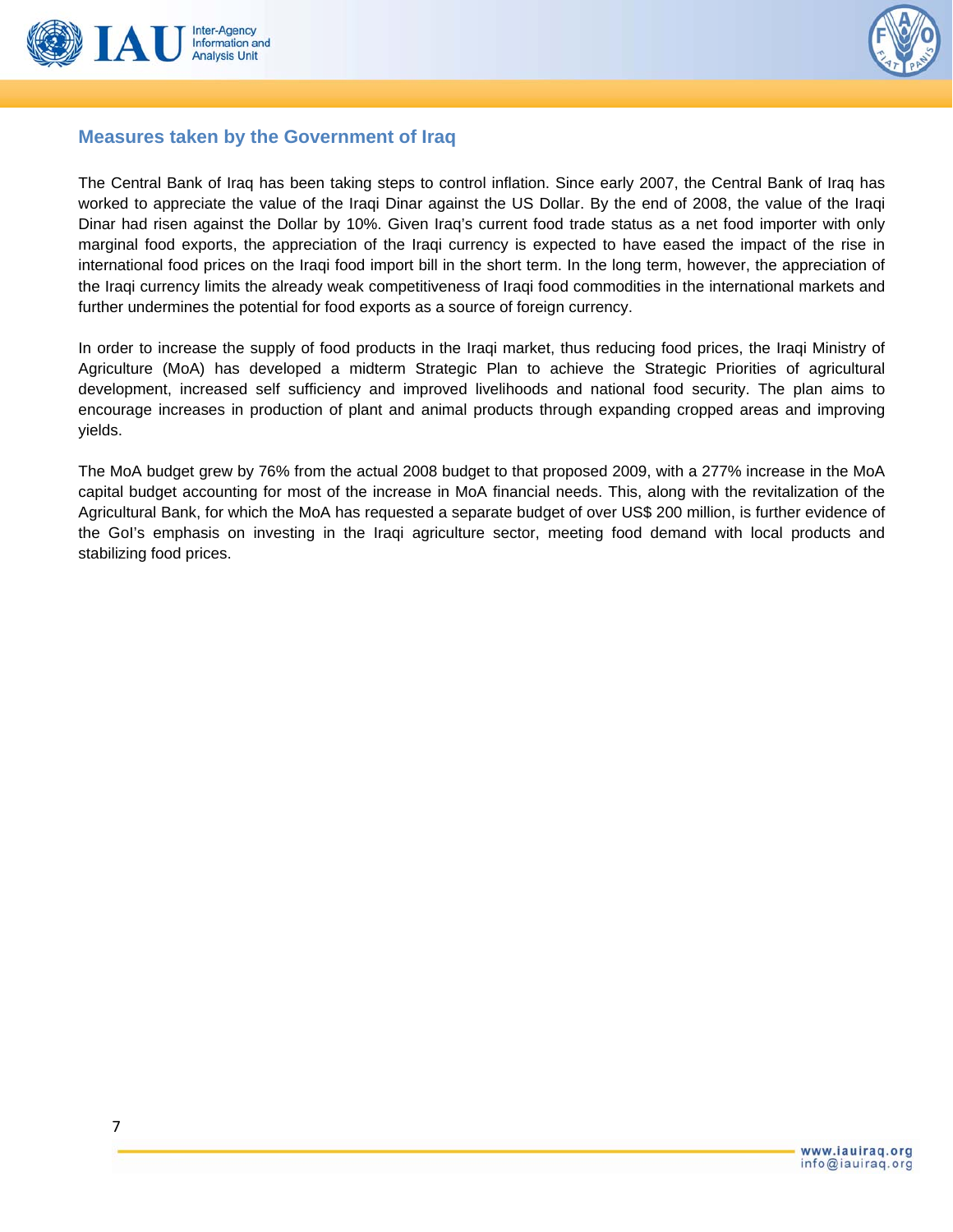



## **End Notes**

  $1$  Prices for staples such as cereals, oil and dairy rose by 122%, 101% and 86% respectively during the same period.

 $2$  The rise in cost of individual commodities varies considerably (see figure below). In that period, the cost of white wheat flour rose by 68%. The greatest price spike taking place in January 2007 during which the price rose by 71% percent compared to June 2006. The cost of rice rose during the same period by 175% for imported Thai rice, by 202% for imported US rice and by 136% for local Anber rice. The greatest price spikes for rice prices took place in January 2008.





\*\*except for Veg. Oil where prices are in ID/ltr

#### Source: GoI COSIT

 $3$  Wholesale price fluctuations varied considerably by food item between 2005 and 2007. There is no verifiable trend which explains the varying fluctuations. However, it is evident that wholesale price changes were not always transmitted proportionally to retail prices.

<sup>4</sup> For example, heightened cost of basic agricultural inputs may cause a reduction in supply of agricultural products as farmers reduce cultivated areas in accordance with their resources. The reduced supply leads to increased prices. Eventually, these expenses are passed on to the consumer and become "built in" to the production-purchase cycle.

<sup>5</sup> While no reliable sources of data exist on the volume or value of Iraqi food import, the Iraqi Minister of Trade stated in an interview that Iraqi food import bill reached US\$ 4 billion in 2006. (http://www.iraqupdates.com/p\_articles.php/article/5750)

 $6$  Data on the value of food exports is extracted from the Central Office of Statistics and Information Technology Annual Statistical Yearbook. (http://cosit.gov.iq/english/index.php)

<sup>7</sup> Measured in Metric Tonnes

 $^8$  Iraq Private Sector Growth and Employment Generation. USAID Izdihar Project.

<sup>9</sup> The effect of declining terms of trade for food commodities estimated as a percent of Iraqi GDP using the following equation:

terms of trade effect  $=[\sum x_f(\Delta p_f/p_f) - \sum m_f(\Delta p_f/p_f)]_{/\text{GDP}}$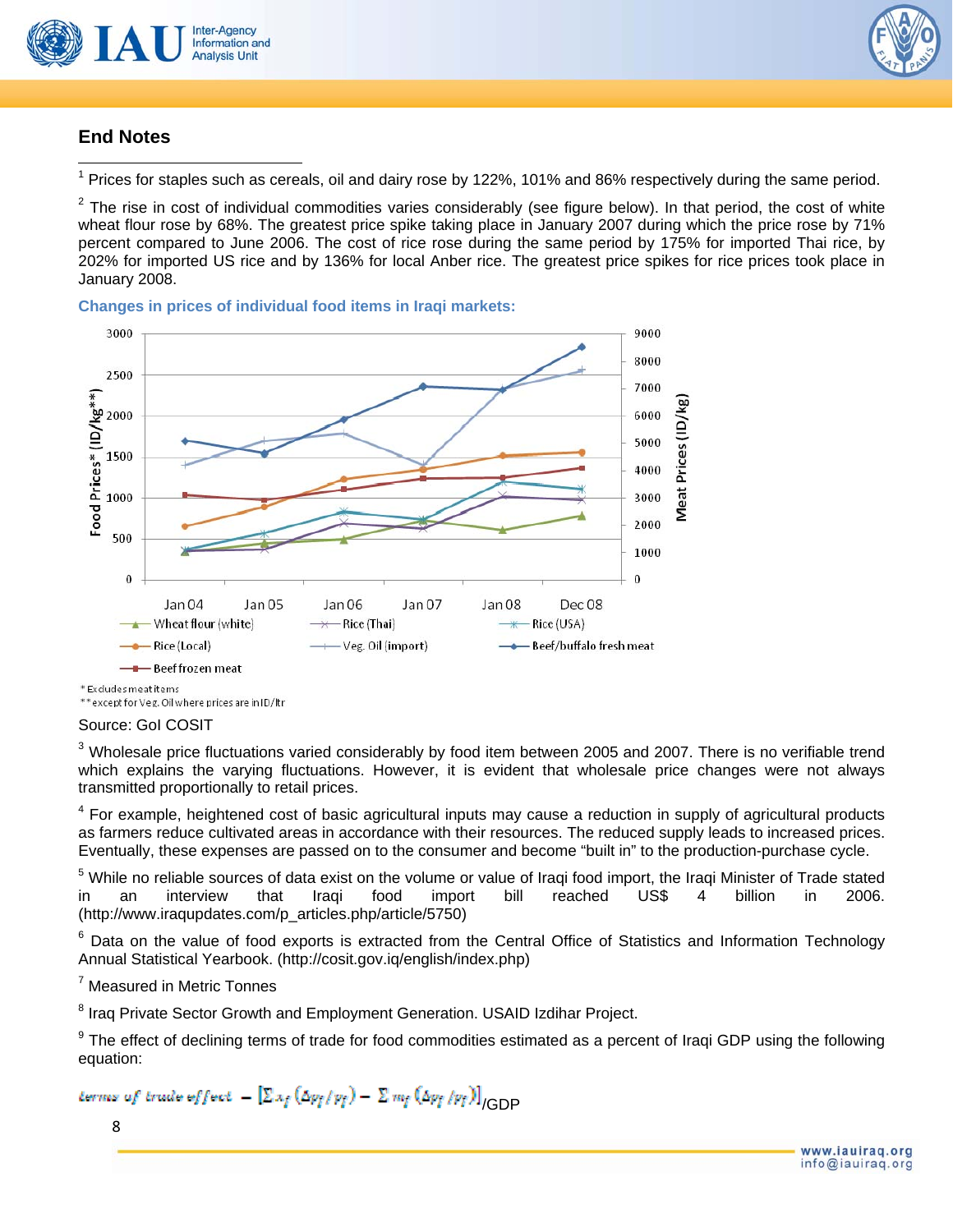



Where:

 $x_i$  is the value of food exports,

Δp<sub>f</sub>

 $P_I$  is global food price inflation as measured by the FAO global food price index,

 $m<sub>f</sub>$  is the value of food imports, and

GDP is Gross Domestic Product.

<sup>10</sup> Assuming the volume of imports and exports remained constant.<br><sup>11</sup> The estimate for elasticity of global price transmission is obtained using the Generalized Least Square Regression model with Prais-Winsten transformation for serial correlation. The GLS model specification is as follows:

<u> 1989 - Andrea Santa Andrea Andrea Andrea Andrea Andrea Andrea Andrea Andrea Andrea Andrea Andrea Andrea Andr</u>

## $\ln P^{leg} = \beta(\ln P^{leg}) + \varepsilon$

Where:

**In P<sup>120</sup>** is the natural log of average monthly local Iraqi monthly prices (wheat flour, USA and Thai rice),

 $\ln F_{t-1}^{int}$  is the natural log of one month lagged average monthly prices (wheat flour, USA and Thai rice),

 $\epsilon$  is the error term.

<sup>12</sup> Specifically, 1.08 for wheat flour originating in the EU, 1.11 for Turkish wheat flour, 1.14 for Thai rice and 1.08 for American rice.

**<sup>13</sup>** Short and Long run adjustments are estimated using the following Error Correction Model:

# (In  $[P_1(t)^T \log 1 - \ln [P_1(t-1)^T \log 1] = \alpha + \gamma (\ln [P_1(t-1)^T \ln t] - \ln [P_1(t-1)^T \log 1] + \beta (\ln [P_1(t)^T \ln t] - \ln [P_1(t-1)^T \ln t]) + \epsilon$

Where:

 $\alpha$  and  $\epsilon$  are the constant and error term, respectively,

 $\ln P_1^{\log}$  is the natural log of average monthly local Iraqi monthly wheat flour prices,

 $\ln P_{n-1}^{log}$  is the natural log of one month lagged average monthly local Iraqi wheat flour prices,

**ln** Ptr<sup>e</sup> is the natural log of average monthly international wheat flour prices, and

 $\ln F_{t-1}^{inter}$  is the natural log of one month lagged average monthly international wheat flour prices.

<sup>14</sup> The near-instant adjustment for USA rice prices can be attributed to high demand for USA rice among Iraqis.<br><sup>15</sup> "Food Security and Vulnerability Analysis in Iraq". WFP and COSIT, 2006. The US\$ 0.5 extreme poverty li

estimated by WFP in 2005 as the value of the basic food items distributed through the Public Distribution System.<br><sup>16</sup> The 2005 average Consumer Price Index stood at 12073.8, rising to 24205.5 in 2007. Food prices are give

63.2% weighting for calculating the Consumer Price Index.

**<sup>17</sup>** Update of the "Extreme poverty line" set by WFP in 2005 to reflect the cost of living in 2007 is completed according

to the following formula  $\{CPI_{200\sigma}\}$ 

<sup>18</sup> Using the definition of extreme poverty defined by WFP in 2005. Caution is advised as a comparison between the 2005 and 2007 results is not entirely valid without accounting for differences in the survey samples of both years. The 2005 sample covered 16 governorates whereas the 2007 sample covered all 18 governorates of Iraq.

<sup>19</sup> Measured in grams of protein per person per day

9